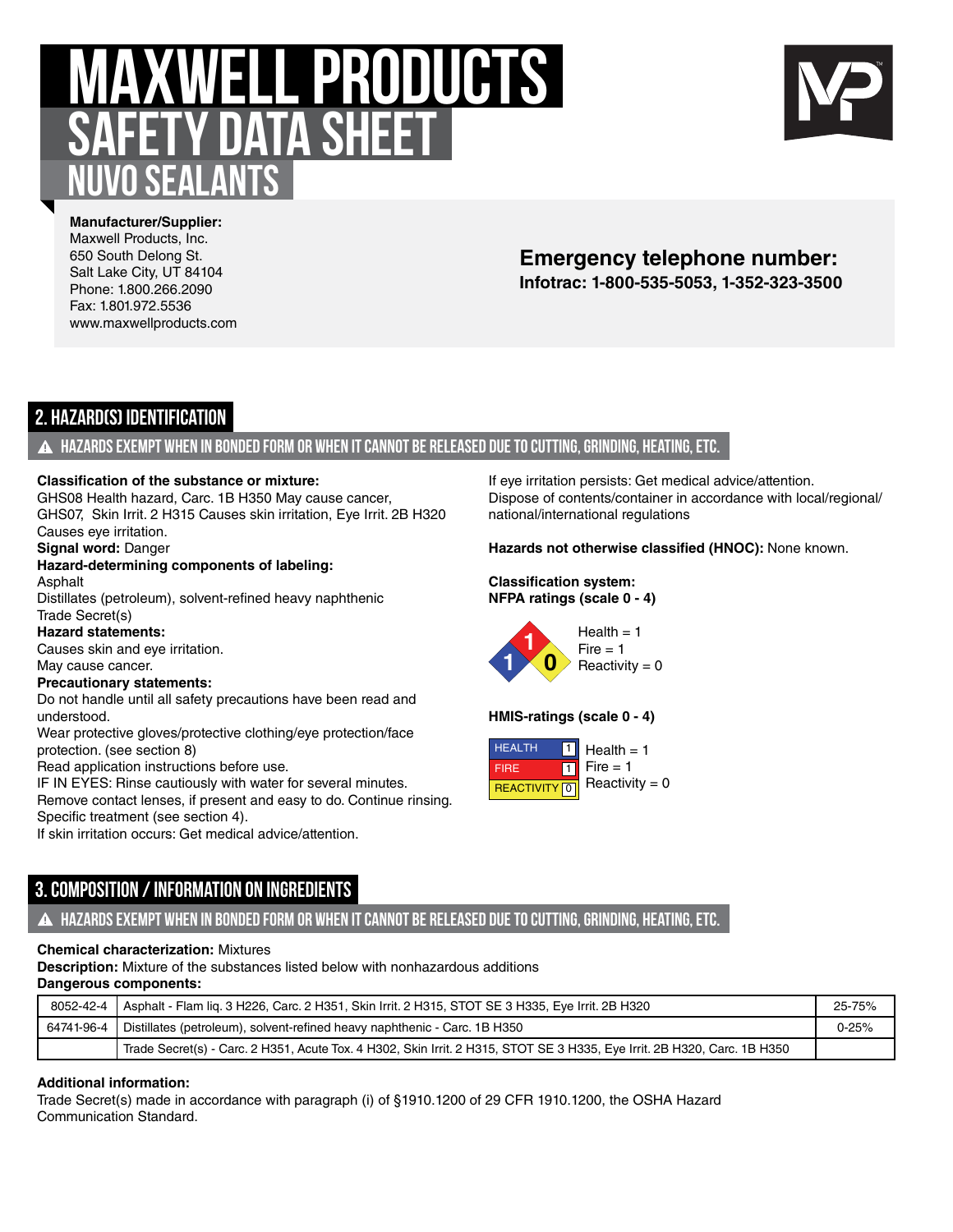# **4. First Aid Measures**

**After skin contact:** Immediately wash with water and soap and rinse thoroughly. Consult a doctor if needed. **After inhalation:** If irritation occurs, remove to fresh air. Consult a doctor if needed.

**After eye contact:** Rinse opened eye for several minutes under running water. If symptoms persist, consult a doctor

**After swallowing:** Immediately consult a doctor

**Most important symptoms and effects, both acute and delayed:** No further relevant information available. **Indication of any immediate medical attention and special treatment needed:** No further relevant information available.

# **5. Fire-fighting Measures**

**Suitable extinguishing agents:** Use fire fighting measures that suit the environment. **Special hazards arising from the substance or mixture:** No further relevant information available. **Advice for firefighters:**

**Protective equipment:** As in any fire, wear self-contained breathing apparatus pressure-demand (NIOSH approved or equivalent) and full protective gear to prevent contact with skin and eyes.

# **6. Accidental release measures**

**Personal precautions, protective equipment and emergency procedures:** Not required. **Environmental precautions:** Do not allow to enter sewers or ground water. **Methods and material for containment and cleaning up:** Dispose of collected material according to regulations. **Reference to other sections** See Section 7 for information on safe handling. See Section 8 for information on personal protection equipment.

See Section 13 for disposal information.

# **7. Handling & Storage**

**Precautions for safe handling:** No special requirements. **Storage:** No special requirements.

# **8. Exposure Controls / Personal Protection**

## **Components with occupational exposure limits:**

|             | 8052-42-4 Asphalt                                      |
|-------------|--------------------------------------------------------|
| <b>REL</b>  | Short-term value: $C$ 5 <sup>*</sup> mg/m <sup>3</sup> |
|             | *15-min; See Pocket Guide App. A                       |
| TLV         | Long-term value: 0.5* mg/m <sup>3</sup>                |
|             | *inh. fraction; as benzene-soluble aerosol; BEIp       |
|             | Trade Secret(s)                                        |
| <b>PEL</b>  | Long-term value: 20 mppcf ppm                          |
|             | (containing <1% Quartz)                                |
| REL         | Long-term value: $2^*$ mg/m <sup>3</sup>               |
|             | *respirable dust                                       |
| <b>TIV</b>  | Long-term value: $2^*$ mg/m <sup>3</sup>               |
|             | *as respirable fraction; E                             |
| <b>STEL</b> | Short-term value: 10 mg/m <sup>3</sup>                 |
| TWA         | Short-term value: 10 mg/m <sup>3</sup>                 |
| PEL.        | Short-term value: 5 mg/m <sup>3</sup>                  |
| PEL         | Long-term value: $15 \text{ mg/m}^3$                   |

## **Ingredients with biological limit values:**

|            | 8052-42-4 Asphalt                                  |
|------------|----------------------------------------------------|
| <b>BEI</b> |                                                    |
|            | urine                                              |
|            | end of shift at end of workweek                    |
|            | 1-Hydroxypyrene with hydrolysis (non-quantitative) |

## **Appropriate engineering controls:**

Use only outdoors or in a well-ventillated area.

#### **Safety equipment required for application:**

- **Eve/face protection:** Wear safety glasses, chemical goggles (if splashing is possible), face shield (if handling molten material).
- **Skin protection:** Wear proper clothing that will cover arms and legs. When needed, use gloves with insulation for thermal protection.
- **Respiratory protection:** If airborn concentrations are above the applicable exposure limits, use NIOSH approved respiratory protection.

## **General protective and hygienic measures:**

Keep away from foodstuffs, beverages, and food. Wash hands before breaks and at the end of work.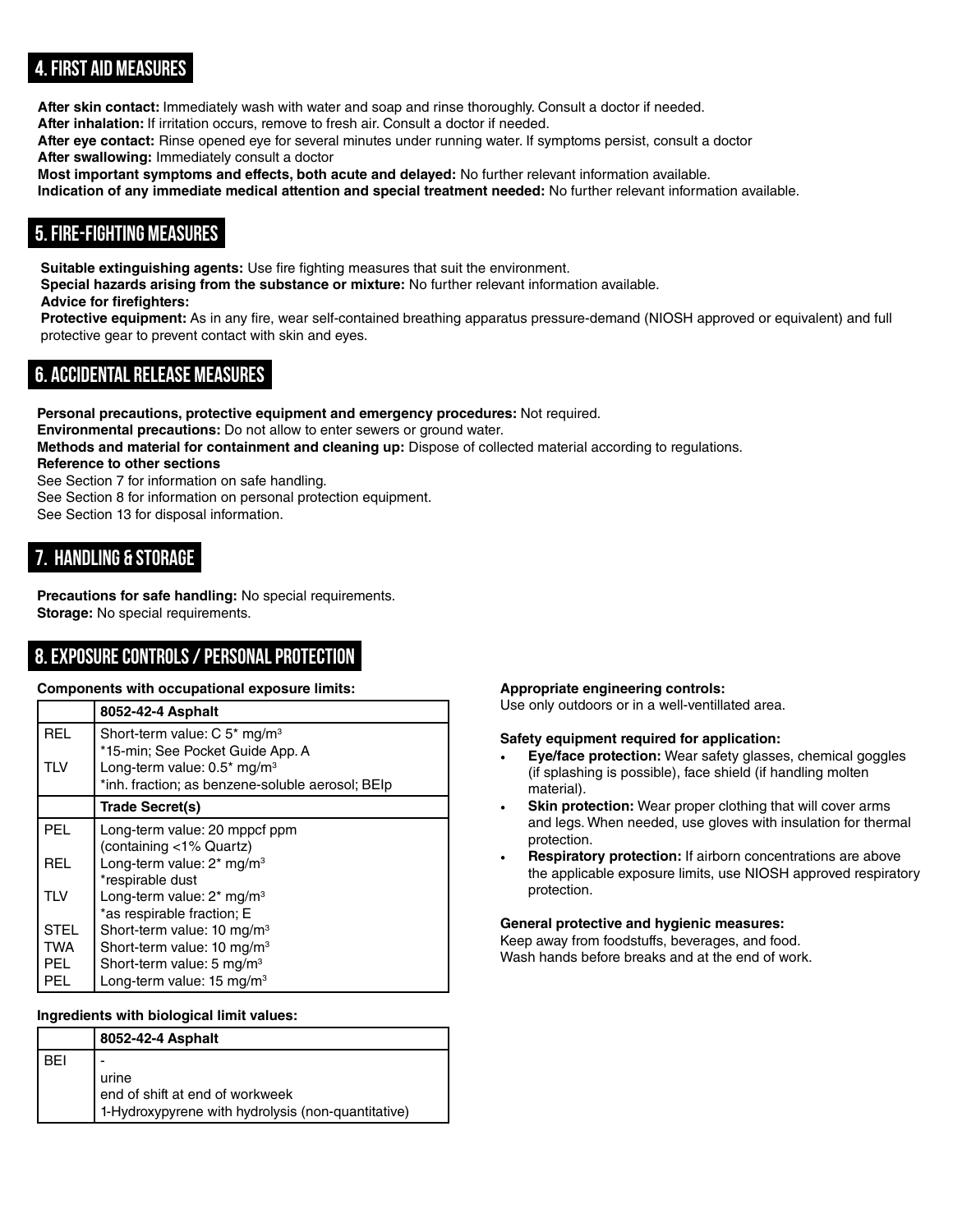# **9. Physical and Chemical Properties**

| Appearance:                       |  |
|-----------------------------------|--|
|                                   |  |
|                                   |  |
|                                   |  |
|                                   |  |
| <b>Change in condition:</b>       |  |
|                                   |  |
|                                   |  |
|                                   |  |
|                                   |  |
|                                   |  |
|                                   |  |
|                                   |  |
|                                   |  |
|                                   |  |
| <b>Explosion Limits:</b>          |  |
|                                   |  |
|                                   |  |
|                                   |  |
|                                   |  |
|                                   |  |
|                                   |  |
|                                   |  |
| Solubility in / Miscibility with: |  |
|                                   |  |

#### **Viscosity:**

| Dvnamic | NOT |
|---------|-----|
| Kinema  | NOT |

## **10. Stability and Reactivity**

**Reactivity:** No relevant information available.

**Thermal decomposition / conditions to be avoided:** No decomposition if used according to specifications.

**Possibility of hazardous reactions:** No dangerous reactions known.

**Conditions to avoid:** No further relevant information available.

**Incompatible materials:** No further relevant information available.

**Hazardous decomposition products:** No dangerous decomposition products known

## **11. Toxicological Information**

#### **Acute toxicity:**

**LD/LC50 values that are relevant for classification:** Trade Secret(s)

| Oral         | LD50 | >5000 mg/kg (rat)           |
|--------------|------|-----------------------------|
| I Dermal     | LD50 | >5000 mg/kg (rabbit)        |
| I Inhalative |      | LC50/4 H   $>$ 5 mg/l (rat) |

#### **Primary irritant effect:**

**On the skin:** Irritant to skin and mucous membranes. **On the eye:** Irritating effect. Causes serious eye irritation.

**Additional toxicological information:** The product shows the following dangers according to internally approved calculation methods for preparations: Irritant, Carcinogenic

#### **IARC (International Agency for Research on Cancer**

Group 1 - Carcinogenic to humans.

Group 2a - Probably carcinogenic to humans.

Group 2b - Possibly carcinogenic to humans.

Group 3 - Not classifiable as to its carcinogenicity to humans.

Group 4 - Probably not carcinogenic to humans.

| 8052-42-4 | Asphalt         | へい<br>ZU  |
|-----------|-----------------|-----------|
|           | Trade Secret(s) | 2a, 2b, 3 |

**NTP (National Toxicology Program):** None of the ingredients are listed.

**OSHA-Ca (Occupational Safety and Health Administration):** None of the ingredients are listed.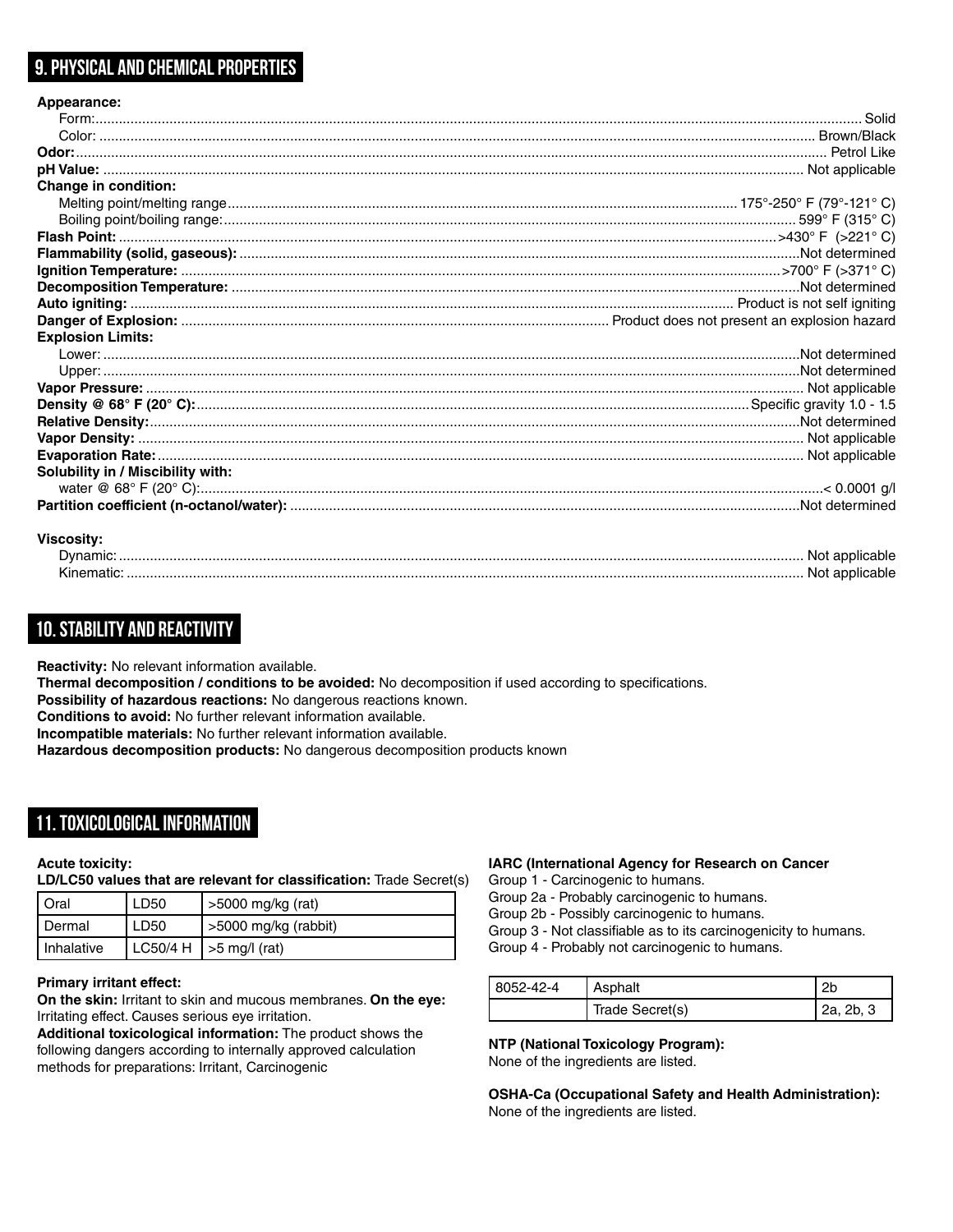# **12. Ecological Information**

**Aquatic toxicity:** No further relevant information available.

**Persistence and degradability:** No further relevant information available.

**Bioaccumulative potential:** No further relevant information available

**Mobility in soil:** No further relevant information available.

**Additional ecological information:**

## **General notes:**

- Water hazard class 3 (Self-assessment): extremely hazardous for water

- Do not allow product to reach ground water, water course or sewage system, even in small quantities.

- Danger to drinking water if even extremely small quantities leak into the ground.

## **Results of PBT and vPvB assessment:**

**PBT:** Not applicable.

**vPvB:** Not applicable.

**Other adverse effects:** No further relevant information available

# **13. Disposal Considerations**

## **Waste treatment methods:**

- Must not be disposed of together with household garbage.

- Do not allow product to reach sewage system.

**Uncleaned packagings:** Dispose according to official regulations

# **14. Transport Information**

| <b>UN-Number:</b> |  |
|-------------------|--|
|                   |  |
|                   |  |
|                   |  |
|                   |  |
|                   |  |
|                   |  |
|                   |  |
|                   |  |

# **15. Regulatory Information**

**Hazards exempt when in bonded form or when it cannot be released due to cutting, grinding, heating, etc.**

## **Sara:**

**Section 355 (extremely hazardous substances):** None of the ingredients are listed. **Section 313 (specific toxic chemical listings):** None of the ingredients are listed. **TSCA (Toxic Substances Control Act):**

| 8052-42-4  | Asphalt                                                   |
|------------|-----------------------------------------------------------|
| 64741-96-4 | Distillates (petroleum), solvent-refined heavy naphthenic |
|            | Trade Secret(s)                                           |

## **Proposition 65:**

**Chemicals known to cause cancer:** None of the ingredients are listed.

**Chemicals known to cause reproductive toxicity for females:** None of the ingredients are listed.

**Chemicals known to cause reproductive toxicity for males:** None of the ingredients are listed.

**Chemicals known to cause developmental toxicity:** None of the ingredients are listed.

#### **Carcinogenic Categories:**

**EPA (Environmental Protection Agency):** None of the ingredients are listed. **TLV (Threshold Limit Value established by ACGIH):**

| 8052-42-4 | Asphalt         | A4 |
|-----------|-----------------|----|
|           | Irade<br>Secret | A4 |